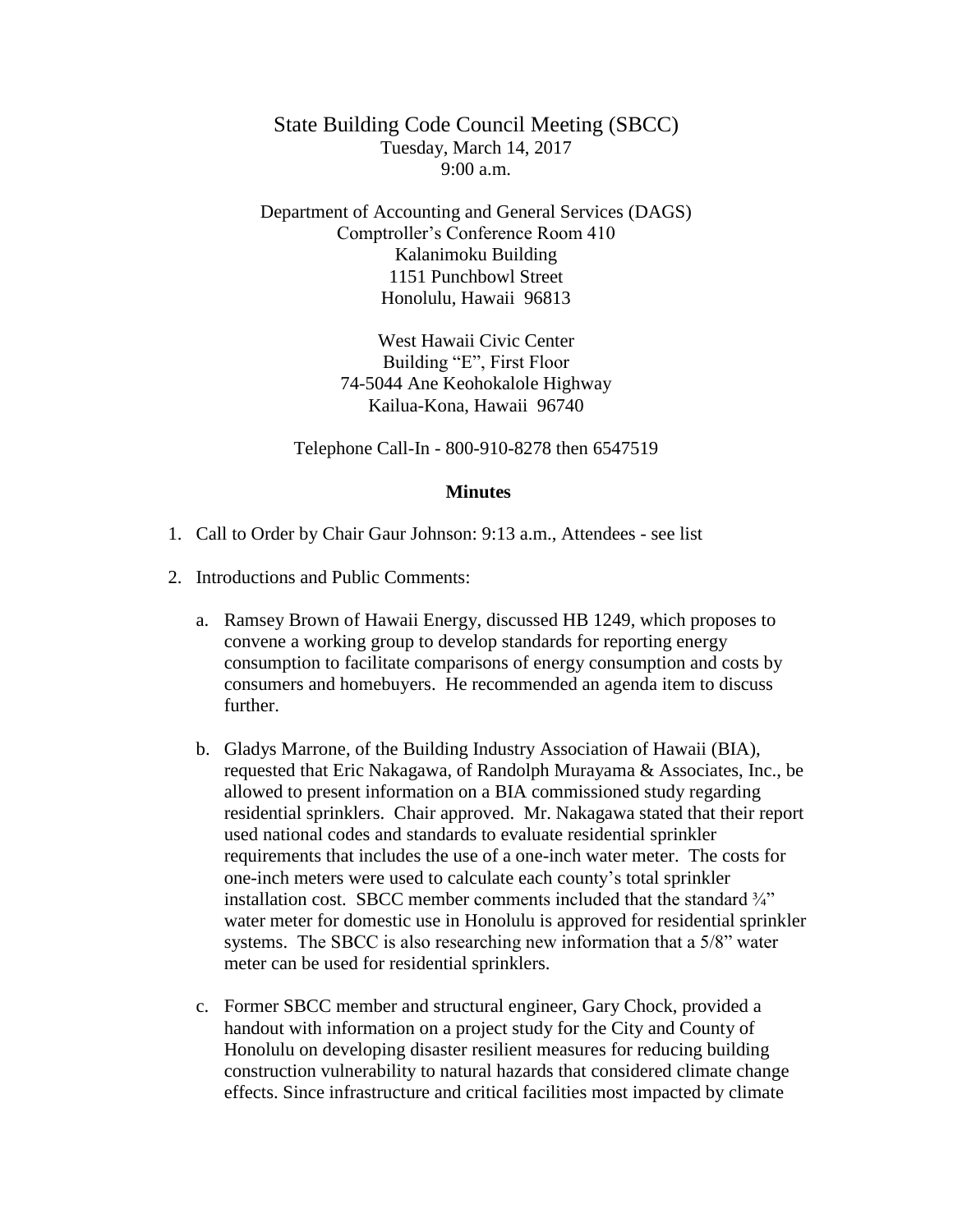change are often government-owned and built or government-regulated, industry owned and built, new or amended building codes would be used to address these areas of concern.

- d. Kraig Stevenson, of the International Code Council (ICC), requested the SBCC to initiate a state and county proclamation that May 2017, be promoted as "Building Safety Month". Founded by the ICC, it is a public awareness campaign to help individuals, families and businesses understand what it takes to create safe and sustainable structures. The campaign reinforces the need for adoption of modern, model building codes, a strong and efficient system of code enforcement and a well-trained, professional workforce to maintain the system.
- 3. Review and approval of minutes of February 14, 2017 meeting.

**Motion:** Member Wiig motioned to approve the February 14, 2017 meeting minutes. The motion was unanimously approved.

- 4. Administrative rule process for adopting the State Uniform Plumbing Code (UPC) amendments. No update.
- 5. Administrative rule process for adopting for the State Electrical Code (NEC) amendments. Member Rogers reported that the proposed NEC has been delivered to the Governor for final approval.
- 6. Administrative rule process for adopting for the State International Building Code (IBC) and the International Residential Code (IRC).

Chair Johnson provided a handout of proposed amendments to the IRC 2012 edition from the Structural Engineers Association of Hawaii. Amendments included wind speed design criteria, alternate determination of seismic design criteria, irregular buildings, and raised floor systems. The Subcommittee of Building Officials, who met prior to this meeting, began its review of the information and will continue next month. Chair would also like to have industry feedback for the proposed IBC/IRC amendments.

- 7. 2015 International Energy Conservation Code (IECC), 2012 UPC and 2014 NEC public hearings. Member Wiig reported that the proposed IECC has been delivered to the Governor for final approval.
- 8. Discussion of 2017 Legislation

**Motion:** Chair motioned to discuss Act 83 after agenda item 10 j. The motion was unanimously approved.

a. Other Legislative Bills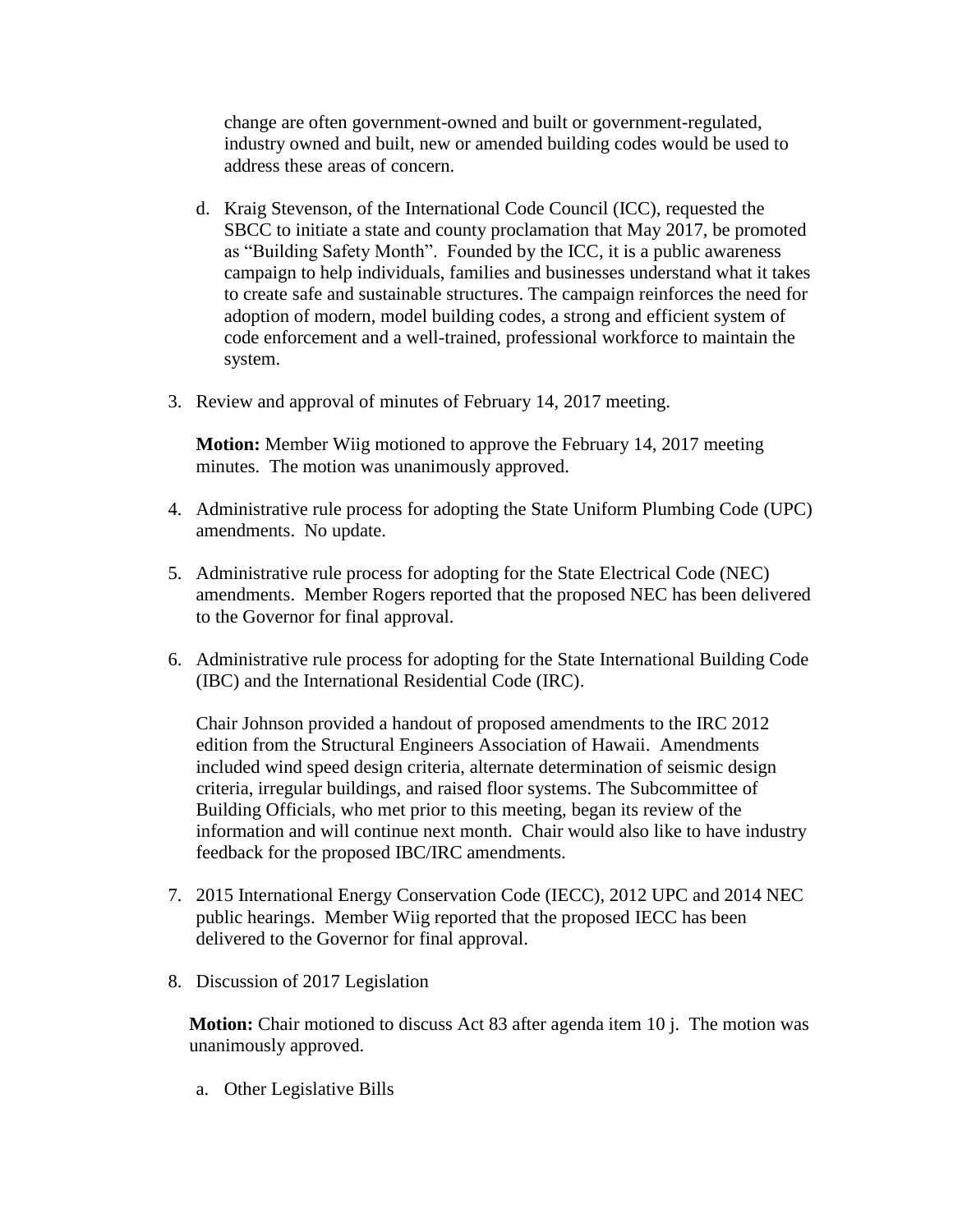1) Chair discussed HB 637 which proposes to expedite the review, update and adoption of the UPC. Kraig Stevenson recalled Sherman Wong providing water efficiency provisions from the Green Code.

**Motion:** Member Haigh motioned for the SBCC to submit testimony in opposition to HB 637 because the bill will not be effective in changing the timely adoption of the UPC. Testimony will also include that the SBCC, with its 100% voluntary membership, has not been funded since its formation in 2007, and lacks staff to facilitate the administrative rule process for all the Hawaii building codes. The motion was unanimously approved.

- 2) Members discussed HB 1249. Member Wigg commented that many of the issues in the bill will be addressed by the adoption of the IECC 2015 edition.
- c. Other Legislative Bills Continued. SBCC discussed bills related to a legislative appropriation to update standards for hurricane mitigation and secure a reimbursement grant, clarifying the loss reduction plan of the Hawaii Hurricane Relief Fund, includes building codes that address hurricane mitigation standards, allowing homes with smaller room sizes, and homeless residences that shall follow plumbing and electrical permit code requirements.
- 9. Updates from the investigative committees:
	- a. Investigative committee for structural provisions for the 2012 IBC and IRC. See item #6 above.
	- b. Investigative committee for the non-structural 2012 provisions of IBC & IRC. Jim Reinhardt – No update.
	- c. Investigative committee for the IECC. Member Wiig passed out an article highlighting the SBCC's recent approval of the International Energy Conservation Code 2015 edition and a research study by Pacific Northwest National Laboratory showing a 21% energy cost savings for residential buildings, including single-family houses when the code is adopted. It also described the addition of a tropical climate zone with tropic specific codes applicable to Hawaii, Guam, Puerto Rico and others. Tropic specific additions include requirements for insulation, ventilation, ceiling fans, and air sealing. Also see item #7 above.
	- d. Investigative committee for the UPC See item #4 above.
	- e. Investigative committee for the Mechanical Code No update.
	- f. Investigative committee for the Green Code No update.